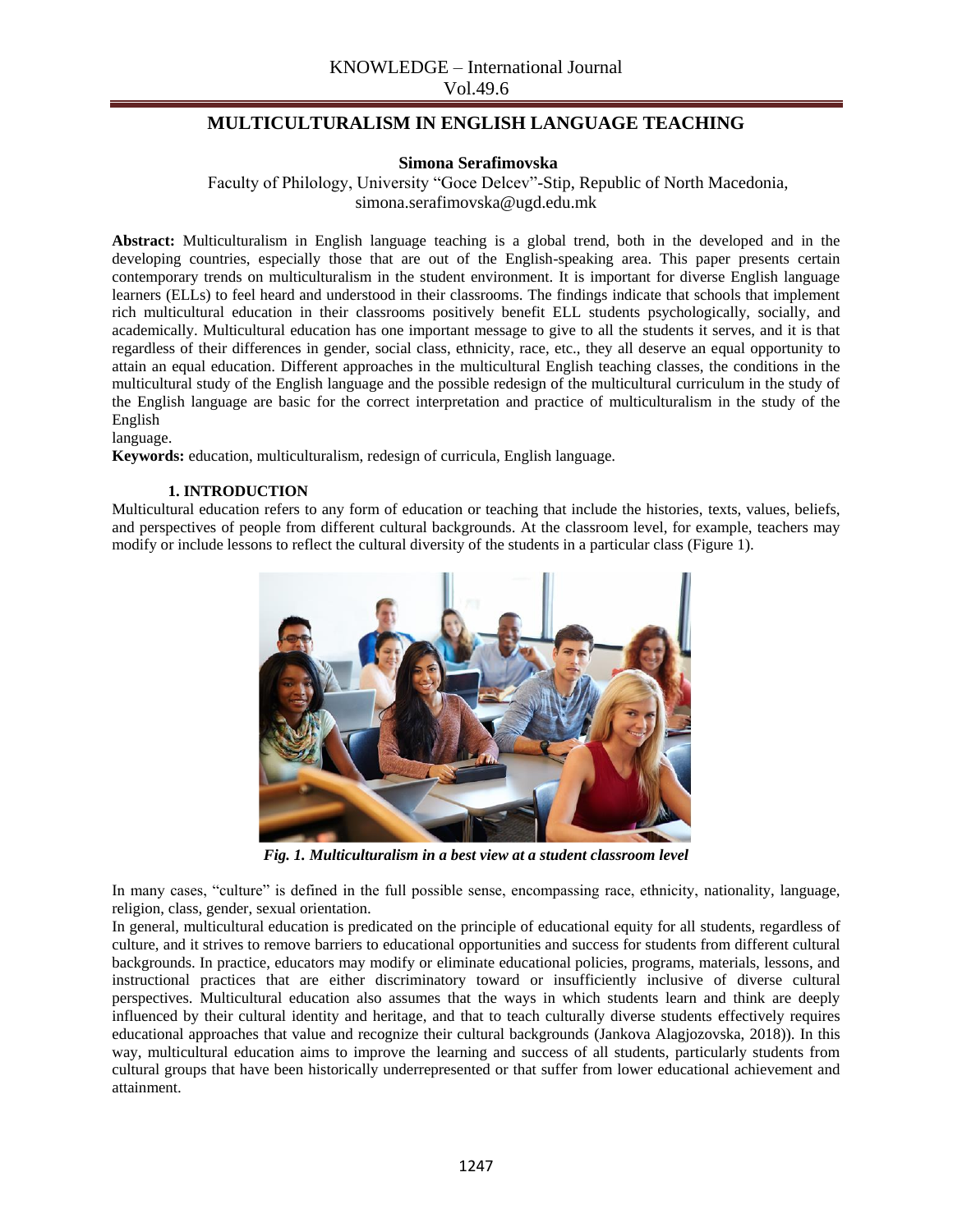However, I would like to emphasize that the multicultural education is not a task to be done or even an end goal to be accomplished. Instead, it is an approach to education that aims to include all students, promote learning of other cultures, and teach healthy social skills in a multicultural setting. We may refer to the multicultural education as the present and future of education due to findings of many researchers. Multicultural classrooms are a melting pot of learning. In multicultural teaching class-rooms rather than a passive, one-way learning from teacher to student, there is a brainstorming of ideas, stories, and experiences that enrich the educational experience in ways that are impossible in monocultural classes (Dias, 2019).

#### **2. DIFFERENT APPROACHES IN THE MULTICULTURAL ELT LECTURES**

Enlightening, multicultural education may entail the use of texts, materials, references, and historical examples that are understandable to students from different cultural backgrounds or that reflect their particular cultural experience—such as teaching students about historical figures who were female, disabled, or gay (a less common practice in past decades). Since schools in the United States have traditionally used texts, learning materials, and cultural examples that commonly—or even exclusively—reflect an American or Eurocentric point of view, other cultural perspectives are often absent. Hence, some students—such as recently arrived immigrants or students of color, for example—may be placed at an educational disadvantage due to cultural or linguistic obstacles that have been overlooked or ignored (Dang and Ruiter, 2005).

The following are a few typical ways in which multicultural education may occur in schools:

• Learning content: Texts and learning materials may include multiple cultural perspectives and references. For instance, a lesson on colonialism in North America might direct different cultural perspectives, such as those of the European settlers, indigenous Americans, and African slaves.

• Student cultures: Teachers and other educators may learn about the cultural backgrounds of students in a school, and then intentionally include learning experiences and content relevant to their personal cultural perspectives and heritage (Dirven and Radden, 2004)). Students may also be encouraged to learn about the cultural backgrounds of other students in a class, and students from different cultures may be given opportunities to discuss and share their cultural experiences.

• Critical analysis: Educators may intentionally scrutinize learning materials to identify potentially prejudicial or biased material. Both educators and students might analyze their own cultural assumptions, and then discuss how learning materials, teaching practices, or schools policies reflect cultural bias, and how they could be changed to eliminate bias.

• Resource allocation: Multicultural education is generally predicated on the principle of equity-i.e., that the allocation and distribution of educational resources, programs, and learning experiences should be based on need and fairness, rather than strict equality. For instance, students who are not proficient in the English language may learn in bilingual settings and read bilingual texts, and they may receive comparatively more instructional support than their English-speaking peers so that they do not fall behind academically or drop out of school due to language limitations.

#### **3. SIGNIFICANCES IN MULTICULTURAL ENGLISH LANGUAGE TEACHING**

Identifying students' learning problems means a necessary step before embracing strategies for their specific needs. The fact that the group of participants proved to have pronunciation problems, most of them caused by language interferences, requires instructors to pay attention to the improvement of their pronunciation skills. Thus, their focus should be on the practice of the English sound system, the word and sentence stress, the intonation and rhythm of the language. In the case of the speakers of non-Latin script languages, personalized instruction can be of a great help, too. In addition, phonetics and phonology practice exercises should be supplemented by activities based on listening to authentic materials because they expose learners to various native speakers (Kustati et al., 2020).

Furthermore, students' difficulties with English grammar and vocabulary, revealed by the language errors they made during the group discussion, need special attention. For example with engineering students, it would be more effective for their teachers to consolidate their basic knowledge about vocabulary and grammar (the forms and uses of tenses, subject – verb agreement, word order etc.) before dealing with technical and other specialized texts which imply a higher degree of linguistic competence (McAllister and Irvine, 2008). Apart from textbooks, students should be encouraged to read different books and online sources on a variety of subjects (magazines, newspapers, blogs, essays etc.). Developing dictionary skills, playing word games (crossword puzzles, anagrams, Scrabble etc.), writing a journal and performing other attractive reading activities may also prove to be useful strategies for building students' vocabulary. It is also through reading that students can learn complex grammatical structures and develop a good writing style.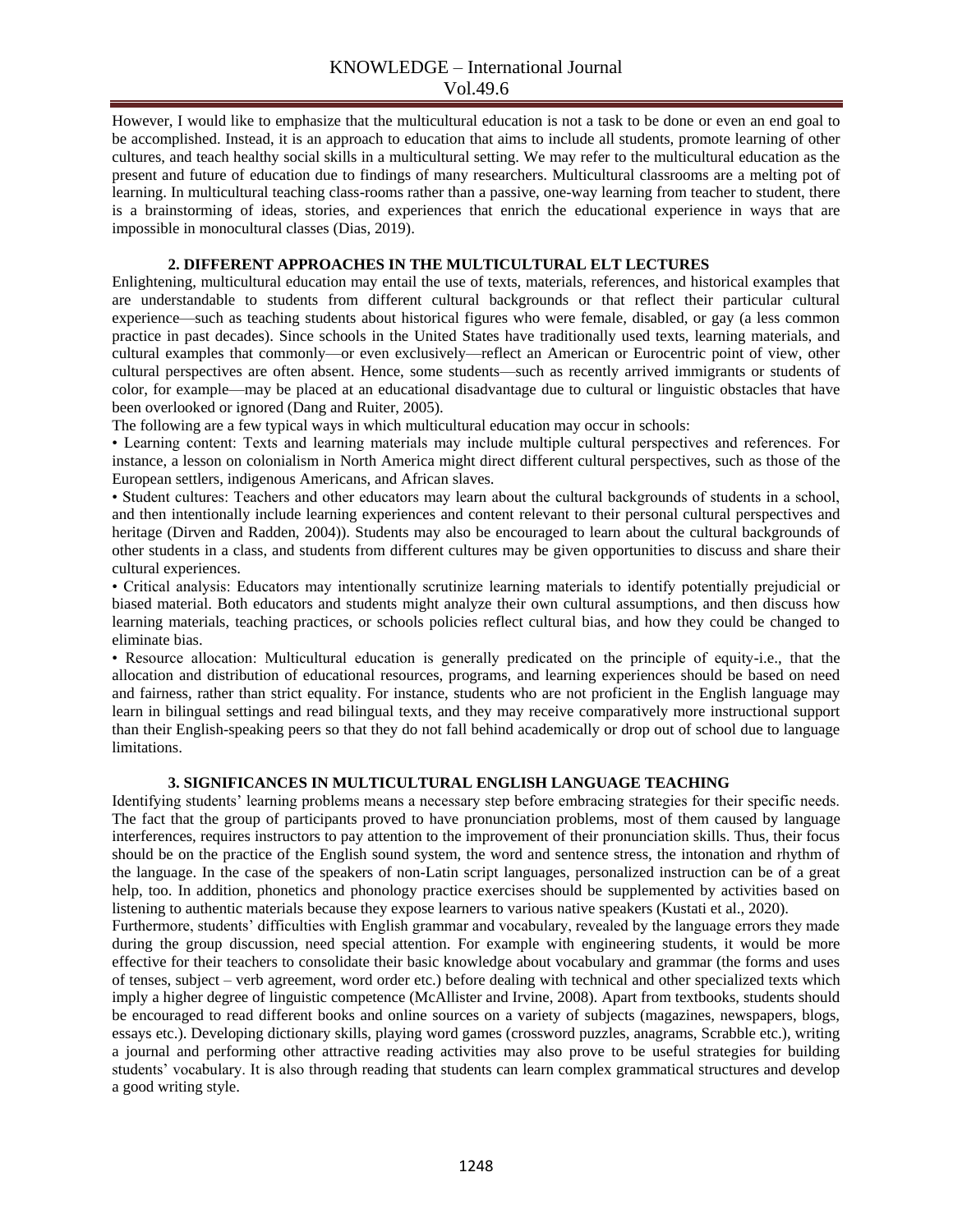On the other hand, students' positive perceptions of the instructional process can indicate good teaching and learning practices that must be continued in the classroom. Instructors may satisfy learners' preference for motivating classroom experiences by focusing their English classes on the communicative teaching approach and its advantages (students' interaction with one another, learners' engagement in the learning process, development of all language skills in various situations etc.). What is also important is that such classes help international learners to overcome the language barrier and improve their communication skills (Auqilar, 2001). Obviously students' satisfaction with collaborative learning based on group and teamwork activities represents a good opportunity to encourage interpersonal relationships.

An English class designed to meet culturally diverse students' needs and interests should also include discussions about the customs and traditions of their countries of origin. Topics such as famous national personalities, contributions of a certain country to the world culture, national holidays and cultural differences etc. have the potential to develop students' intercultural sensitivity, which is a prerequisite for genuine interaction within a multiethnic group. Moreover, extracurricular activities organized systematically and efficiently can complete the efforts of the instructor who is willing to develop positive attitudes and values in globalized classrooms. In this way, educators may enable international students to evolve from an ethnocentric consciousness to an ethnorelative one which involves openness towards the other and appreciation of cultural differences (Presadă and Badea, 2018).

#### **4. POSSIBLE REDESIGNS OF THE MULTICULTURAL ENGLISH LANGUAGE CURRICULUM**

Modern trends of intensive migration of different populations from different parts around the world require quality reform of multicultural education of the English language at different levels..

English language multicultural education evolved out of the Civil Rights Movement in the World. Although it began with the African-American community, the movement soon expanded to include other cultural groups who were subject to discrimination. In the recent years, as student populations have grown more diverse, multicultural approaches to education are increasingly being used in public schools (Figure 2).

The following are few main ways in which multicultural education may intersect with efforts to improve schools:

*Curriculum design:* In teaching materials and learning experiences, the backgrounds and perspectives of previously excluded subcultures are increasingly being represented in school curriculum (Mastruserio, 2015). In addition, there are now educational programs, such as ethnic and gender studies, that focus on specific cultural groups, and school learning experiences and social-justice programs may also encourage students to investigate and address cultural bias

in their school or community.

*Student instruction:* The way that educators teach is also changing to accommodate increasing diversity in public schools (Jankova Alagjozovska, 2018)). For instance, students who are not proficient in English are increasingly being moved into regular classes (rather than being taught in separate classes), where they may receive specialized assistance, but where they learn the same material as their peers.

*Learning assessment:* Proponents of multicultural education tend to argue that "one-sizefits-all" approaches to assessing student learning could disadvantage students from different cultural backgrounds—e.g., when students are not fluent in the language used on a test, when assessment questions are phrased in a way that could be misinterpreted by students (because the students are unfamiliar with English slang, customs, or cultural references), or when a testing situation does not make sufficient accommodations for students with disabilities. One alternative to standardized tests, for example, is to measure student learning progress using a wider variety of assessment options, such as teacher-created tests, oral presentations, and various demonstrations of learning that give students more opportunities to show what they have learned.

*Teacher education:* Multicultural education has also affected teachers' preparation. At the beginning of the 1980s, accrediting organizations and state departments of education started requiring teacher-education programs to include multicultural coursework and training. For instance particular education organizations (schools and Universities) undertook ambitious efforts to train teachers in multicultural education and English as a second language (Grant and Chapman, 2008).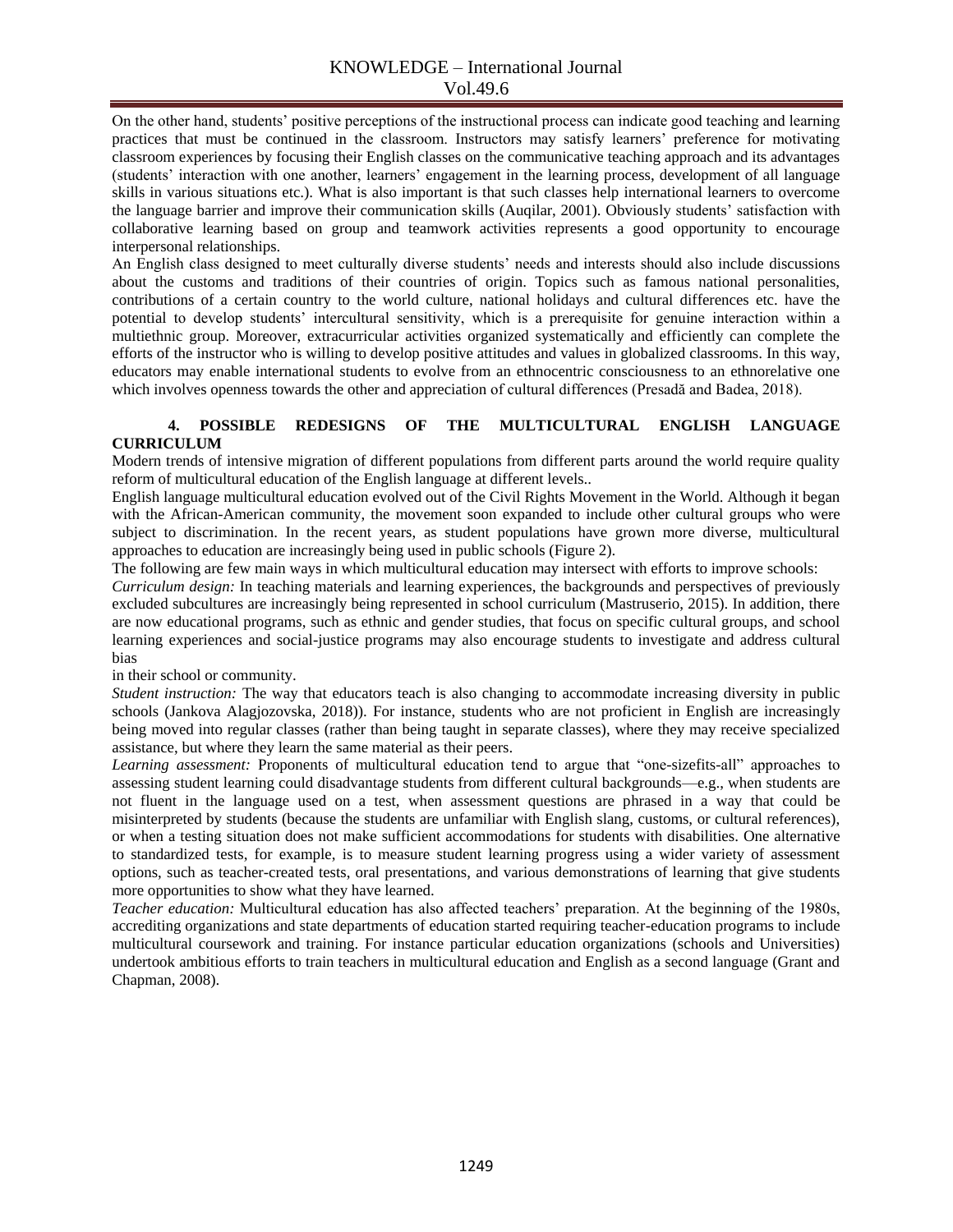## KNOWLEDGE – International Journal Vol.49.6



*Fig. 3. Multicultural group of students studying parts of learning material in a library*

*School staff:* Districts and schools are also being more intentional or proactive about hiring educators of color from diverse cultural backgrounds. While proponents of multicultural education would not claim that teachers of color are more skilled than other teachers, they are likely to argue that staffing decisions reflect a school's fundamental values and that students will benefit from having educators and role models from a wide variety of cultural backgrounds. *Legislative and legal issues:* The rise of multicultural education has also coincided with a number of legislative and court actions. Such actions among many others, increased the visibility of multicultural education and led to the widespread adoption of more multicultural approaches to education and have also had a major effect on multicultural education in schools (Bialik et al., 2018).

#### **5. CONCLUSIONS**

First of all, multiculturalism is an advanced process in ELT at university conditions because there we really meet students from different nationalities, social categories, cultural traditions, ethnological and different habits. Their common goal is collegiality, multiethnicity and to master the English language in their professional work.

When students enter in an intercultural classroom, the teachers must guide their students and describe the environment, and when this happens then the learning is learner-centered, engaging, interactive, participative and collaborative. If teachers become aware that language skills and knowledge need to be connected to the multicultural competence, students will feel that energy also and will show much better results. That is the reason why multicultural competence is essential to achieve goals on international level by implementing intercultural competence in the educational process a big cultural awareness can be acquired. A multicultural classroom consists of students from different cultures which are supposed to form a diverse learning environment. In order to achieve a relaxing environment the teacher should have skills, creativity and knowledge. However, teachers should not be blamed if they have lack knowledge in this field because it is not known whether they have access to training programs of intercultural communication and multiculturalism.

#### **REFERENCES**

- Aguilar, M. J. C. (2001). Do we like them? Empathy and Multicultural Aspects in Second Language Learning. In Teaching English in a Spanish Setting. Valecia: Universitat de Valencia.
- Bialik, K., Scheller, A. and Walker, K. (2018). 6 facts about English language learners in U.S. public schools. Retrieved from https://www.pewresearch.org/fact-tank/2018/10/25/6 facts-about-englishlanguage-learnersin-u-s-public-schools/
- Dang, P. and Ruiter, R. (2005). Highway to E.S.L.: A User-Friendly Guide to Teaching English as a Second Language. Lincoln, NE: iUniverse Inc.
- Dias, D., (2019). Effects of Multicultural Education on English Language Learners. Capstone Projects and Master's Theses Capstone Projects and Master's Theses, California State University, Monterey Bay, 32 p.
- Dirven, R., and Radden,G. (2004). The Cognitive Basis of Language. U R.Dirven, M.Verspoor Cognitive Exploration of Language and Linguistics ( 1- 23), Amsterdam and Philadelphia: John Benjamins Publishing Company